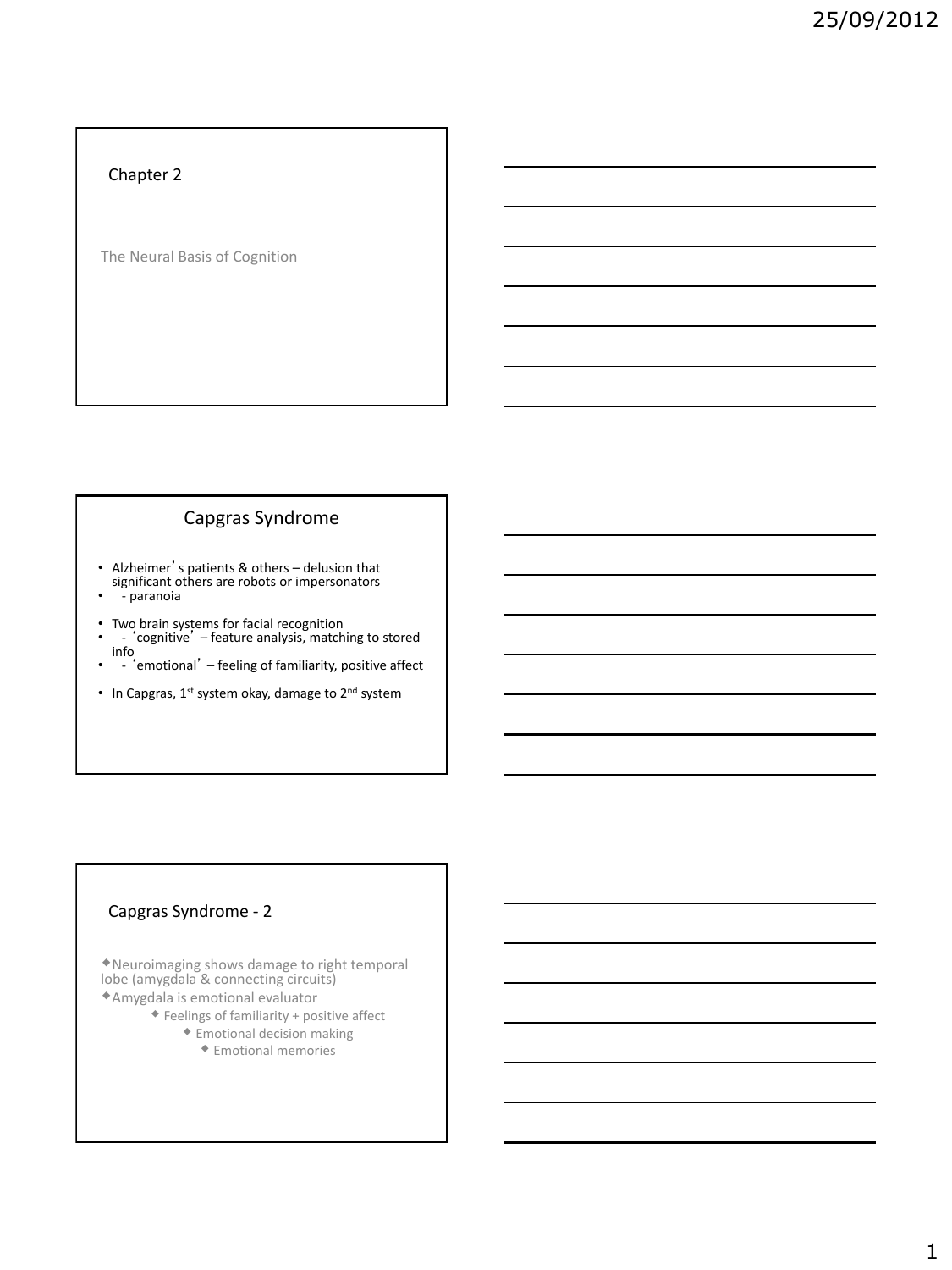# Capgras Syndrome - 3

- Damage to right prefrontal area
	- schizophrenics have diminished activity in frontal lobes when hallucinating
	- area involved in distinguishing real and imagined events (or plausible vs. implausible events)
	- Schizophrenics can't distinguish hallucinations from reality
	- Alzheimer's patient generates 'weird' hypotheses about unfamiliar person

# How the Brain Works

- Note importance of many areas of the brain working together in recognizing a person
	- Visual processing (occipital lobe)
	- Matching visual input to stored faces
	- Recognizing who the person is (family, friend, neighbour etc.)
	- Recalling person's name (phonological retrieval)
	- Feeling of familiarity
	- Emotional response (like or dislike the person)
	- If person looks different, generate hypothesis why (new glasses or haircut, or space alien)

## Sinkman Article

- What explanations have been proposed for Capgras Syndrome?
- What symptoms did the three patients have in common?

What symptoms exhibited by Sinkman's patients are inconsistent with the explanation of Capgras Syndrome offered by Reisberg?

What explanation does Sinkman offer?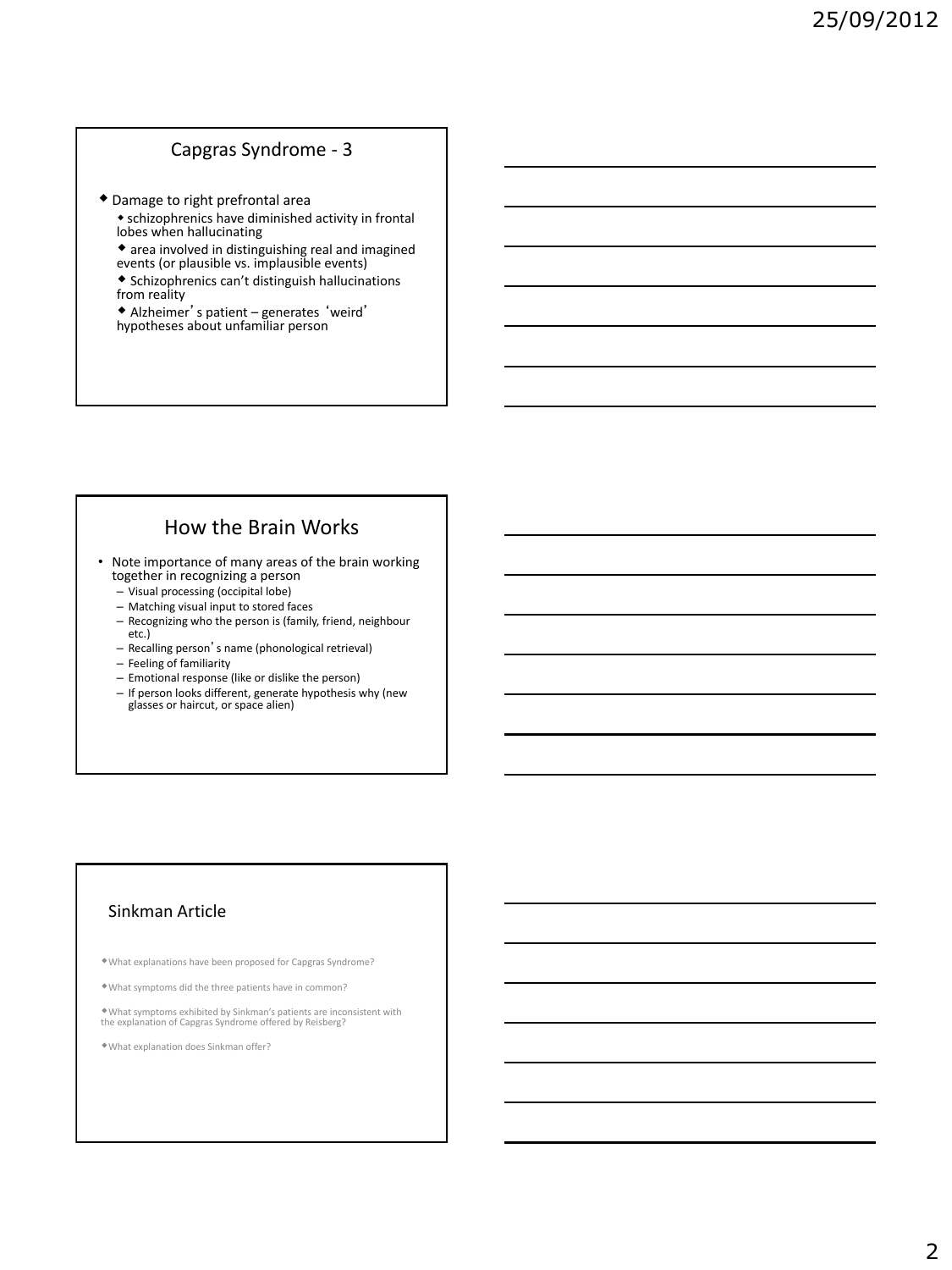#### The Principle Structures of the Brain

- 1. Brain Stem
	- Includes hindbrain, midbrain & *diencephalon* (thalamus and hypothalamus)
- 2. Hindbrain
	- Key life functions heart rate, respiration rate, posture & balance - includes medulla oblongata (continuous with spinal cord), pons (above
	- medulla) & cerebellum  *- Cerebellum* involved in coordination of movement & balance, motor
	- learning - *Reticular System*- Regulates brain's level of alertness – in pons and
	- medulla

The Principle Structures of the Brain

- 3. Midbrain (Mesencephalon)
	- above pons, below diencephalon
	- coordinates eye movements
	- relays auditory information to forebrain
	- regulates experience of pain

### The Principle Structures of the Brain

4. Forebrain

- *diencephalon* & *telencephalon* (or *cerebrum)*
- outer surface is *cortex*
- hills (convolutions or gyri) & valleys

(*sulci*)

- *longitudinal fissure* separates 2 hemispheres
- 4 lobes: *frontal*, *parietal*, *occipital* & *temporal*
- *central (or Sylvian) fissure* separates frontal & parietal lobes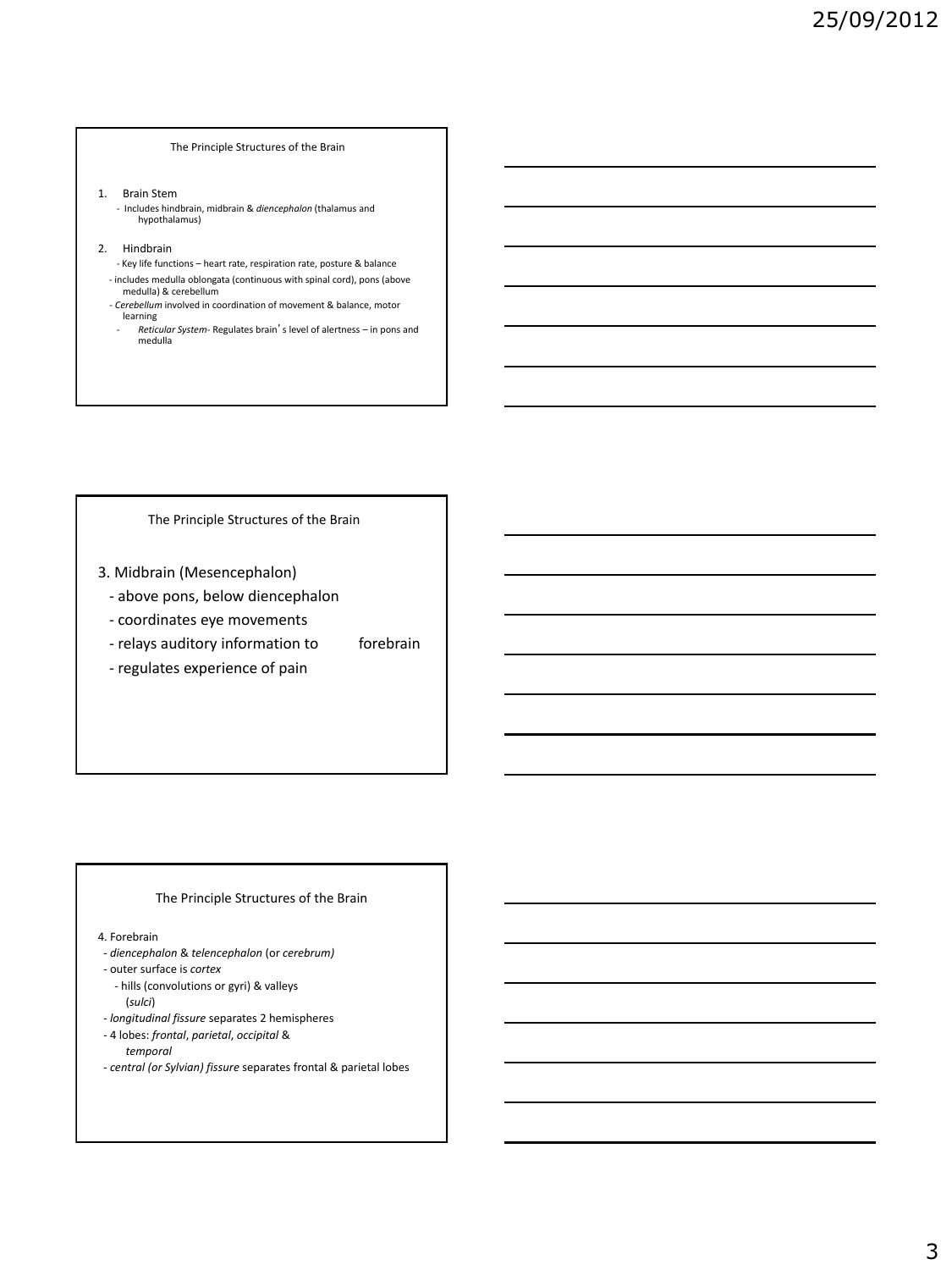







5. Subcortical structures

- *diencephalon: thalamus* & *hypothalamus* - thalamus: relay station for sensory information going to cortex - hypothalamus: control of eating, drinking, sex

- *limbic system:* 

- *- hippocampus* memory & learning - *amygdala* emotional evaluator
- *commissures* bundles of fibres that connect the two hemispheres of the brain
- *corpus callosum* largest body of fibres connecting the two hemispheres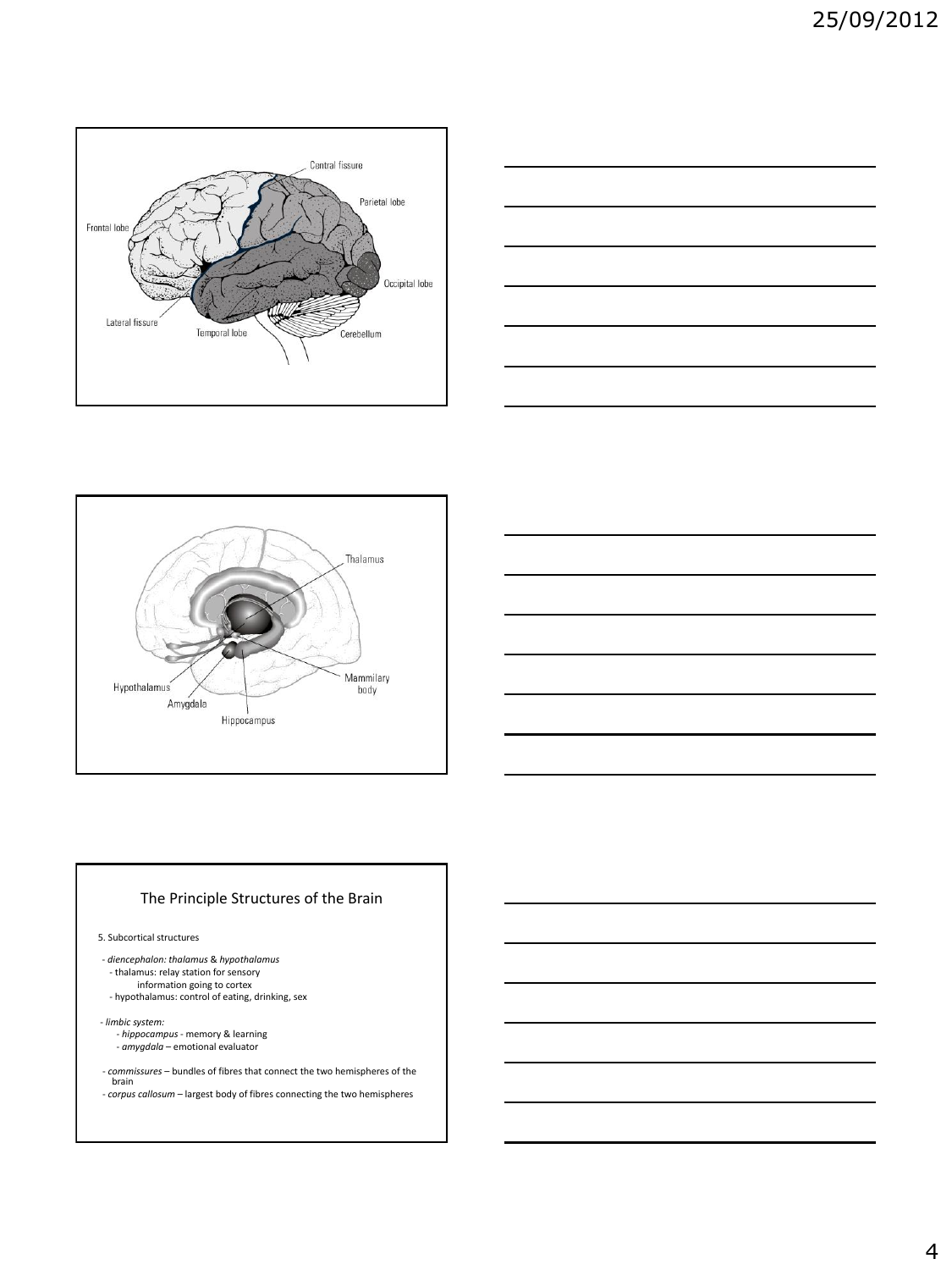### Neuroimaging Techniques

- CAT scans (computerized axial tomography) X-rays
- PET scans (positron emission tomography) measures blood flow in the brain
- MRI (magnetic resonance imagery) changes in magnetic field - fMRI (functional MRI) scans brains of awake people in real time. Measures blood flow and oxygen use.
- \*\* Any cognitive task requires use of many brain areas. Localization of function is not 100% specific

### Neuroimaging – Tong et al. Study

### Evidence for functional specialization

- Activation in *fusiform face area* (FFA) when Ss shown faces
- Activation in *parahippocampal place area* (PPA) when Ss shown houses, landscapes,
- Binocular rivalry different stimuli to each eye  $\rightarrow$  S sees only one stimulus at a time. Perceptions alternate
- fMRI scans show activation patterns reflect Ss conscious perception

#### The Primary Motor Projection Areas

*Contralateral* control: left side of brain controls right side of body

- *Ipsilateral* = same side
- *Contralateral* = opposite side
- In front of central fissure in frontal lobe (See Figure 2.1 in text)
- Areas of brain control movement in specific areas of body (See Figure 2.2 in text)
- Stimulation produces specific movements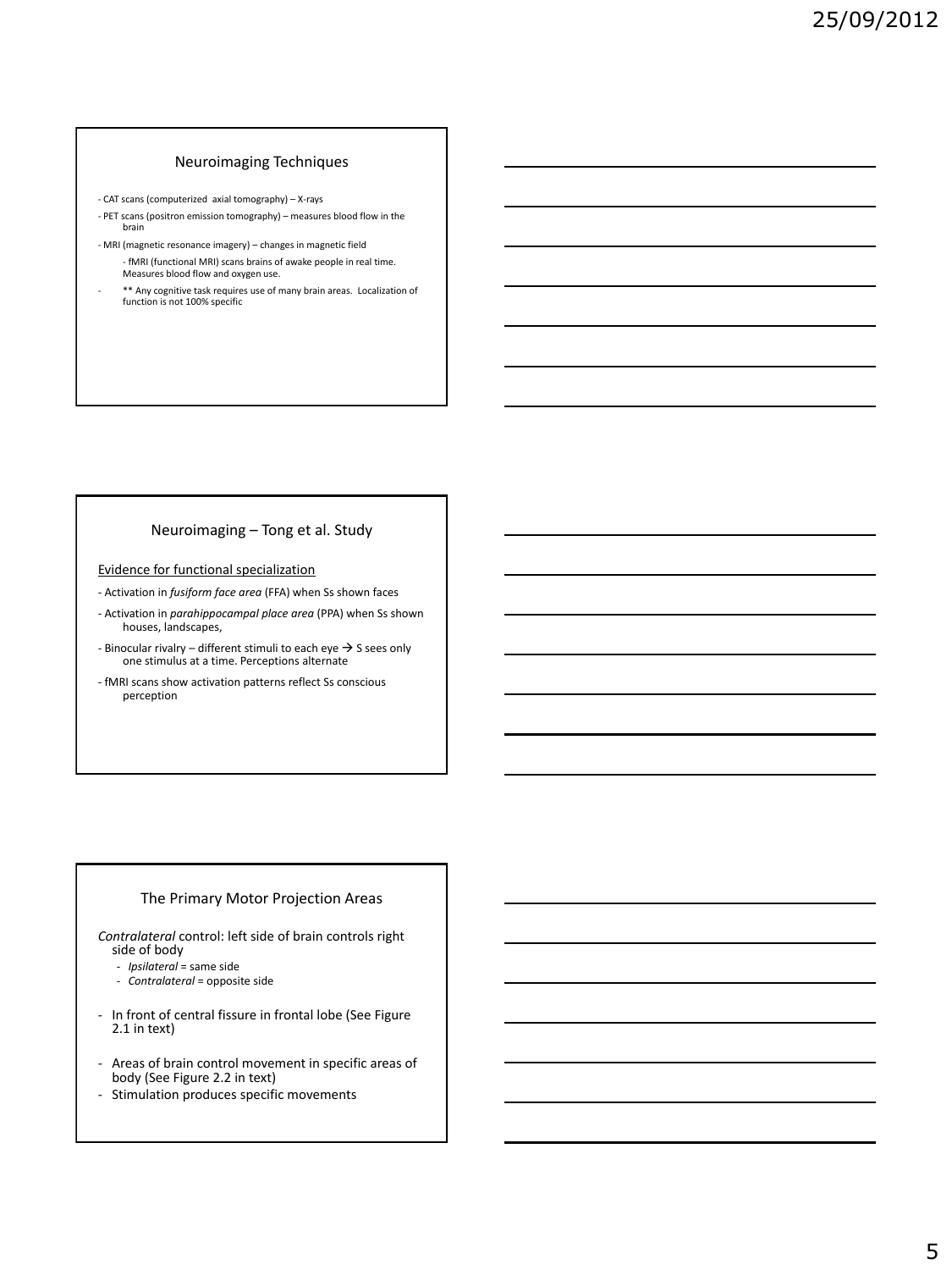





## The Primary Sensory Projection Areas

1) Somatosensory – behind central fissure in parietal lobe

- 2) Visual in occipital lobe
- 3) Auditory upper part of temporal lobe adjacent to Sylvian fissure or lateral fissure
- Each area provides a map: (1) map of body, (2) map of visual space, (3) map of frequencies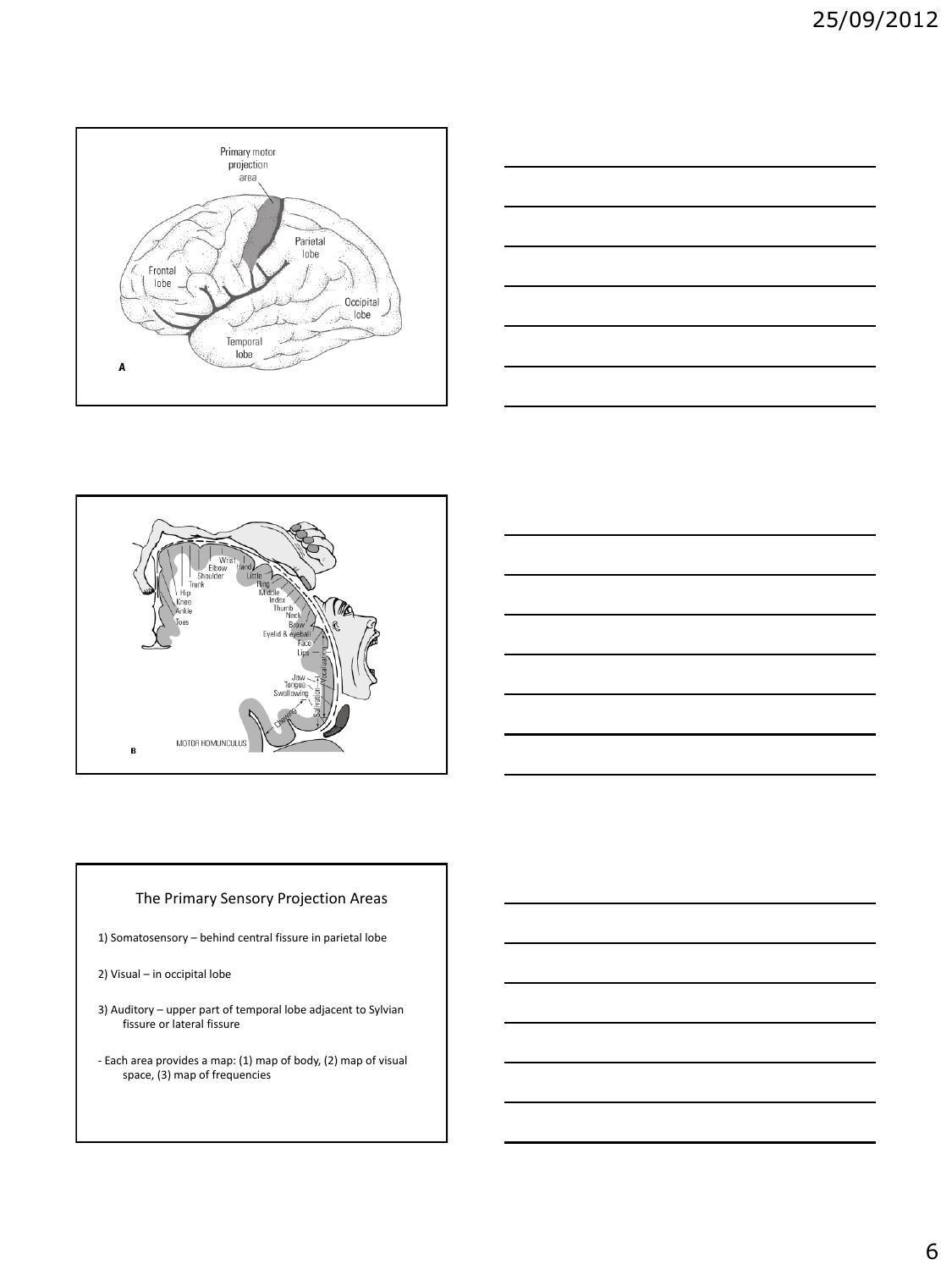







## The Primary Sensory Projection Areas

- 1) Somatosensory map body parts represented according to sensitivity to touch, not actual size
- 2) Visual left visual field processed in right hemisphere, right visual field in left hemisphere - each eye represented in both hemispheres
- 3) Auditory left ear projects to right hemisphere and right ear to left.
- Contralateral connections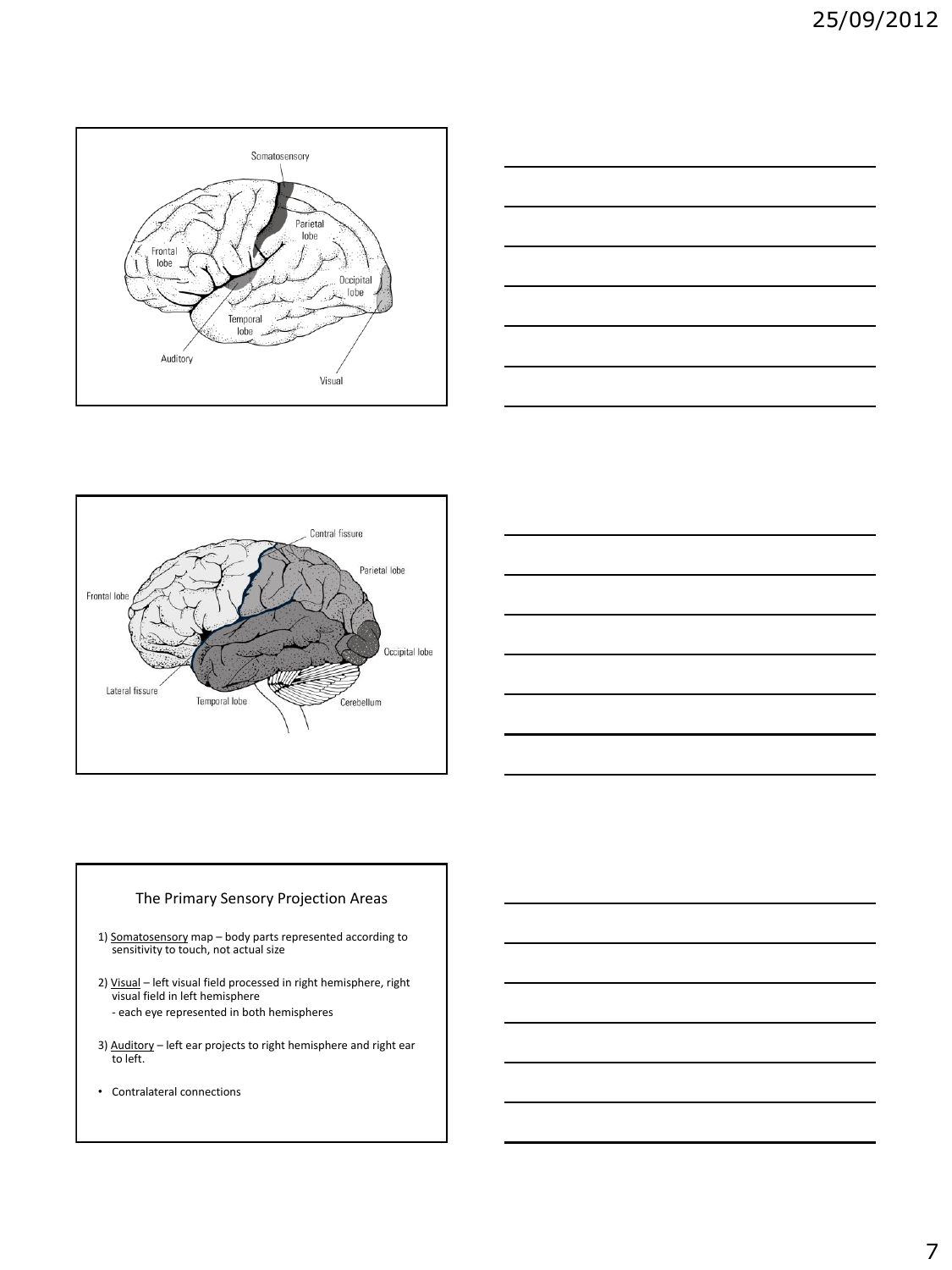### Association Areas

- 
- *nonprimary motor areas –* initiation and coordination of movements<br>- *nonprimary sensory areas –* interpretation of sensory info & cross-modal<br>- ideficits:<br>- deficits:
- -
	-
	-
	-
	- Aproxias initiation of voluntary movement<br>
	frotal lobe<br>
	Aphosias language disorders<br>
	Broca's area → expressive disorder<br>
	Wernicke's area → receptive disorder<br>
	Angular and supramarginal gyri dyslexia, dis
	-
	-
	-



Muscle system<br>controlling lens

Transparent  $cornea$ 

Pupil

 $\sf{Iris}$ 

Lens

Retina

Fovea

Optic nerve

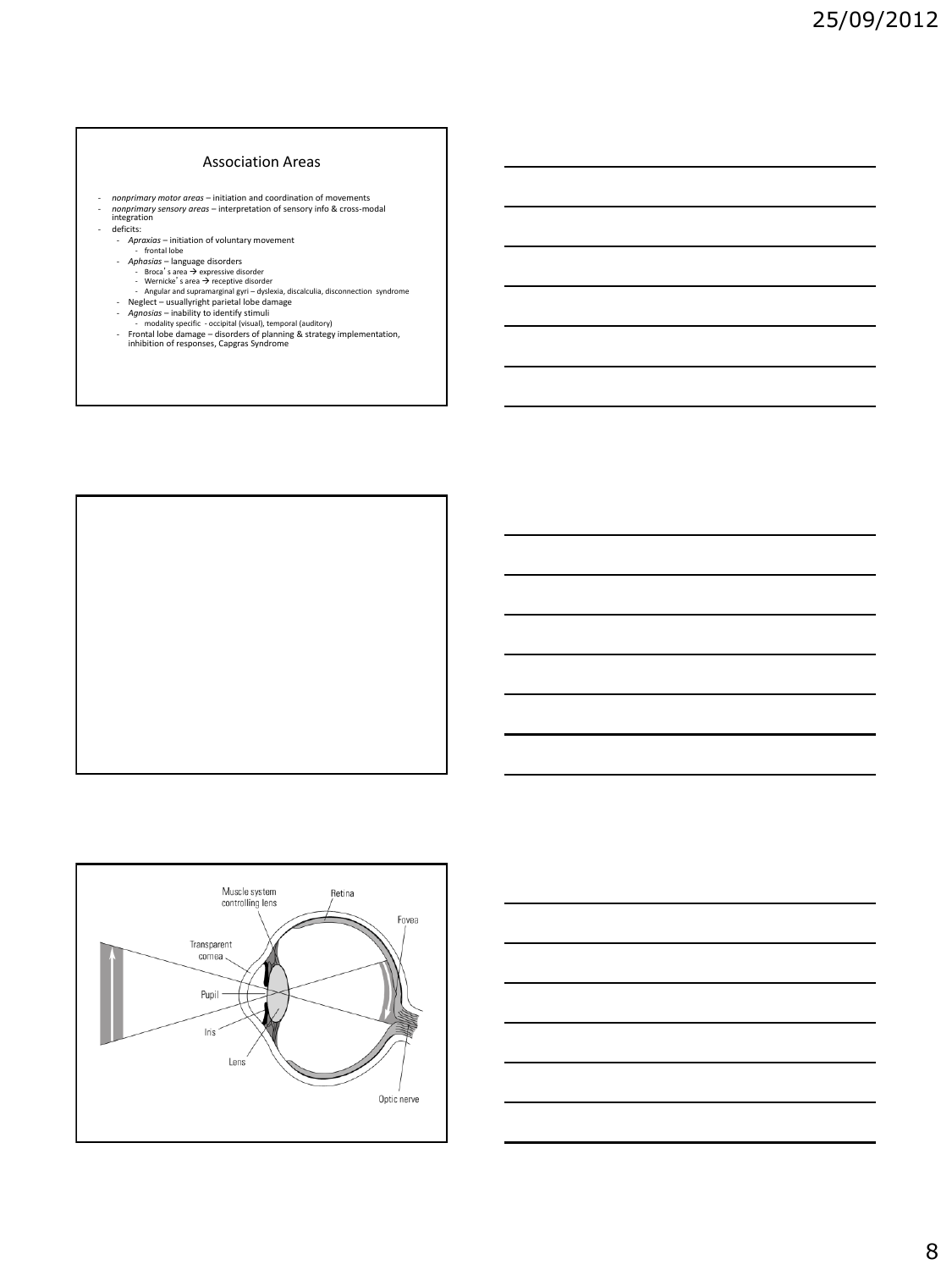### The Visual System

#### Parts of the Eye

Cornea, iris, lens, retina, fovea

- Photoreceptors:<br>Rods dim light, no colour vision, in peripheral vision
	- <u>Rods</u> dim light, no colour vision, in peripheral vision<br><u>Cones</u> colour vision, in foveal vision, higher acuity than rods → fine<br>detail
- Optic Nerve
	- Rods & cones *bipolar cells ganglion cells* = optic nerve
	- Optic nerve *lateral geniculate nucleus* (LGN) in  $thalamus \rightarrow occipital lobe$







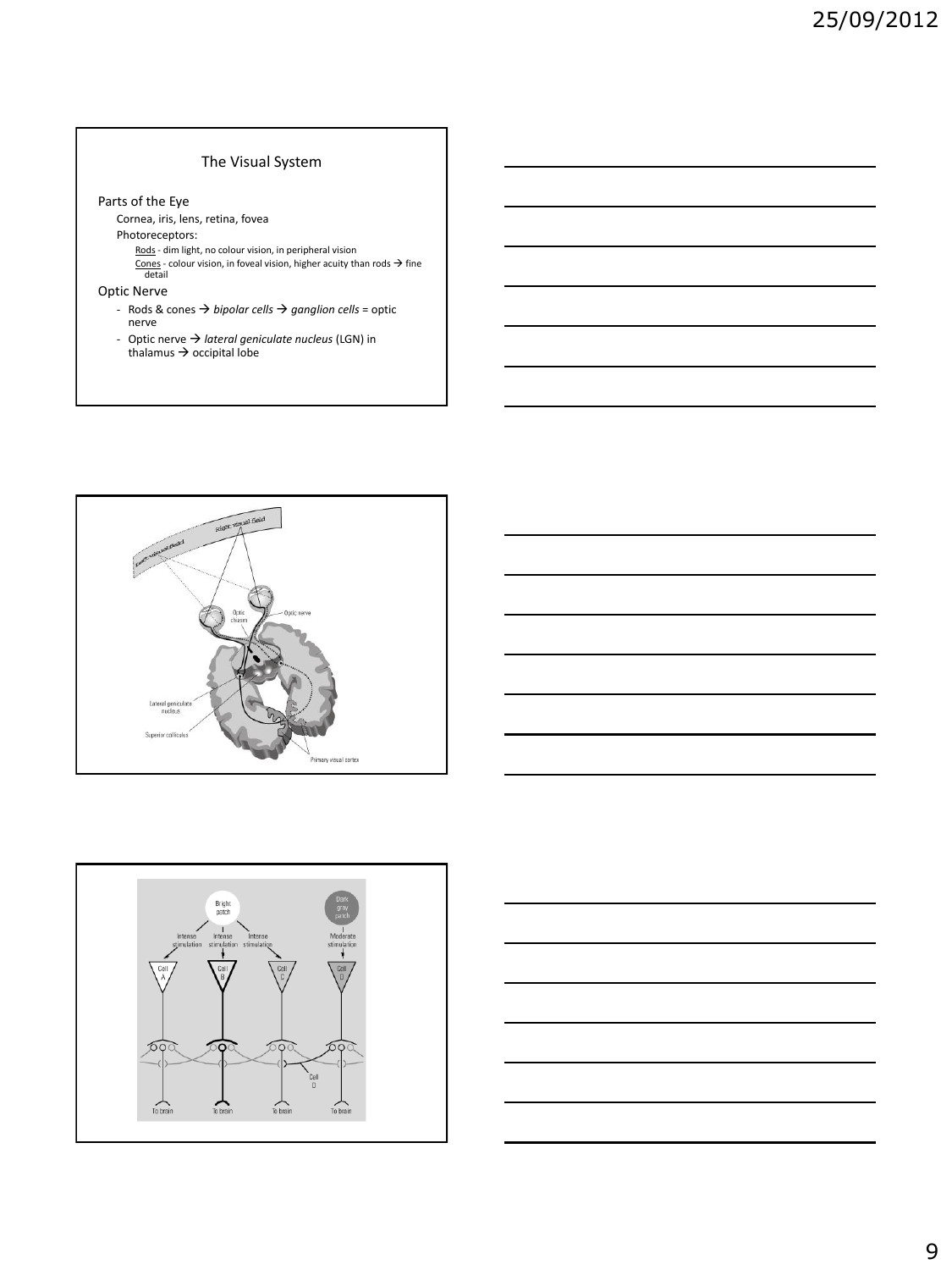# The Visual System

Lateral Inhibition

- Lateral Inhibition
	- Observed at many levels in visual system
	- Retinal cells A, B, & C stimulated by light, adjacent cell D not stimulated.
	- Cells A. B, & C strongly inhibit all adjacent cells. Cell D inhibits Cell C weakly .
	- Cell C inhibited strongly by B & weakly by D.
	- Cell B inhibited strongly by both A & B. More total inhibition for B than C. ▲Cell C more active than Cell B.
	- $\rightarrow$  cells on edge of stimulation are more active than cells in middle of stimulation and less active then cells not being stimulated. • *Edge enhancement*



### Neurons

#### Parts of a Neuron

- Cell Body
- Axons send signals to other neurons
	- Signal is all or nothing. Cell "fires" or not.
	- If cell fires, tips of the axon branches release neurotransmitters
- Synapse gap between axon and dendrite
	- Neurotransmitters taken up by dendrite of second neuron
- Dendrites receive stimulation from other neurons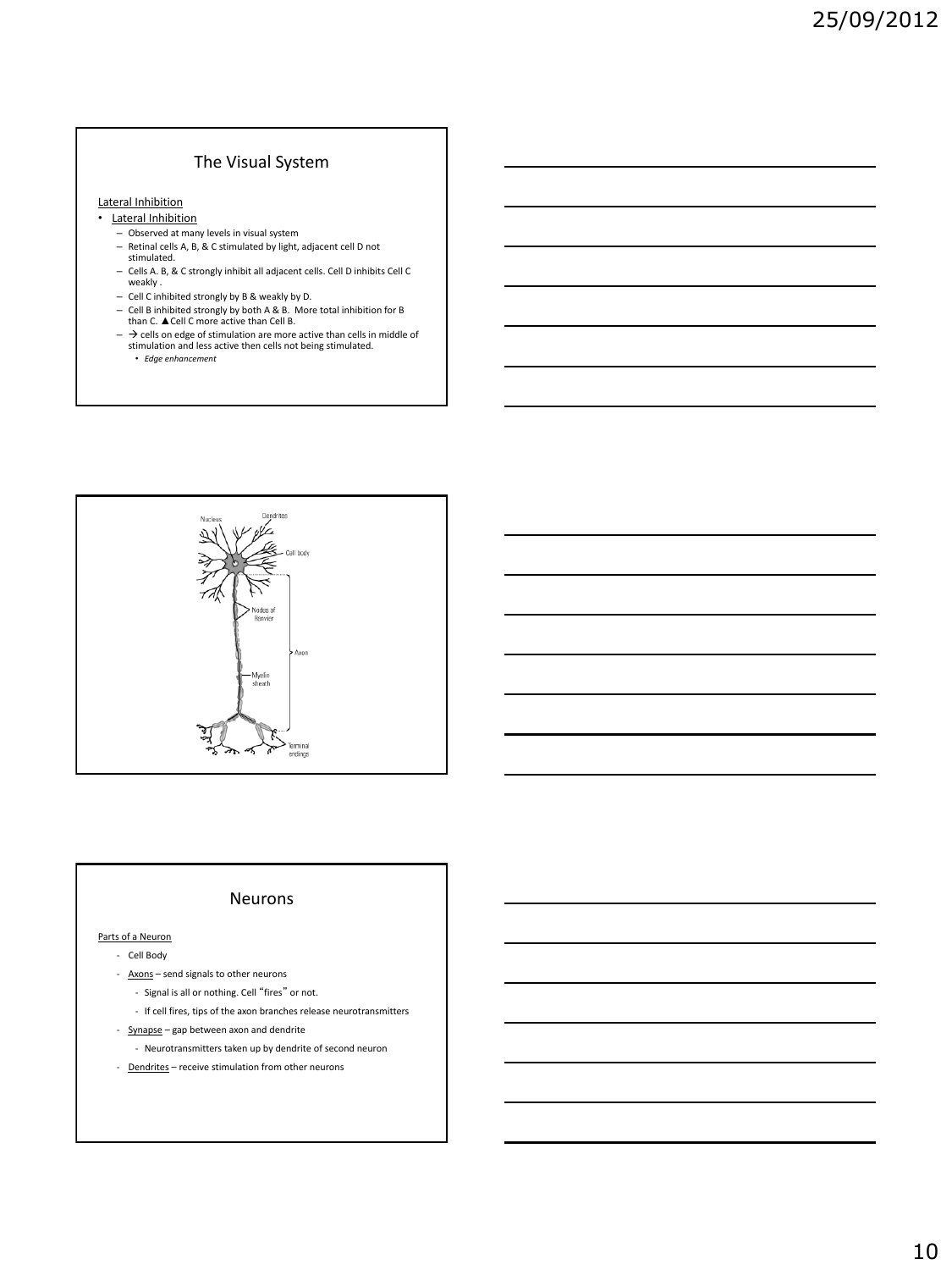## Neurons - 2

Dendrites – receive stimulation from other neurons

- Neurotransmitter  $\rightarrow$  changes in *postsynaptic* membrane  $\rightarrow$ activation of second neuron
- Activation level varies in size. If activation reaches *threshold*, the cell fires.
	- Signal is all or nothing
	- Frequency of firing varies depending on input
- Input (excitatory & inhibitory) from many connecting neurons determine whether a neuron fires or not.
- Single-cell recording record firing rate of individual neurons in response to various stimuli.
- Receptive Field size and shape of area in visual world to which cell responds.

### Receptive Fields

#### Center-surround Cells

- increase firing in response to "dots" of light in specific locations in visual field
- Light in center of receptive field has one effect (increasing or decreasing firing) and light is surround has opposite effect
- Light over entire receptive field has no effect
- found in LGN & projections of LGN in cortex (Area V1)

## Receptive Fields - 2

Edge & Line Detectors: cells that respond to lines or edges of a particular orientation.

- different cells respond to different orientations.

Movement Detectors – respond when line or edge moves in certain direction

Angle Detectors – respond to angle of particular size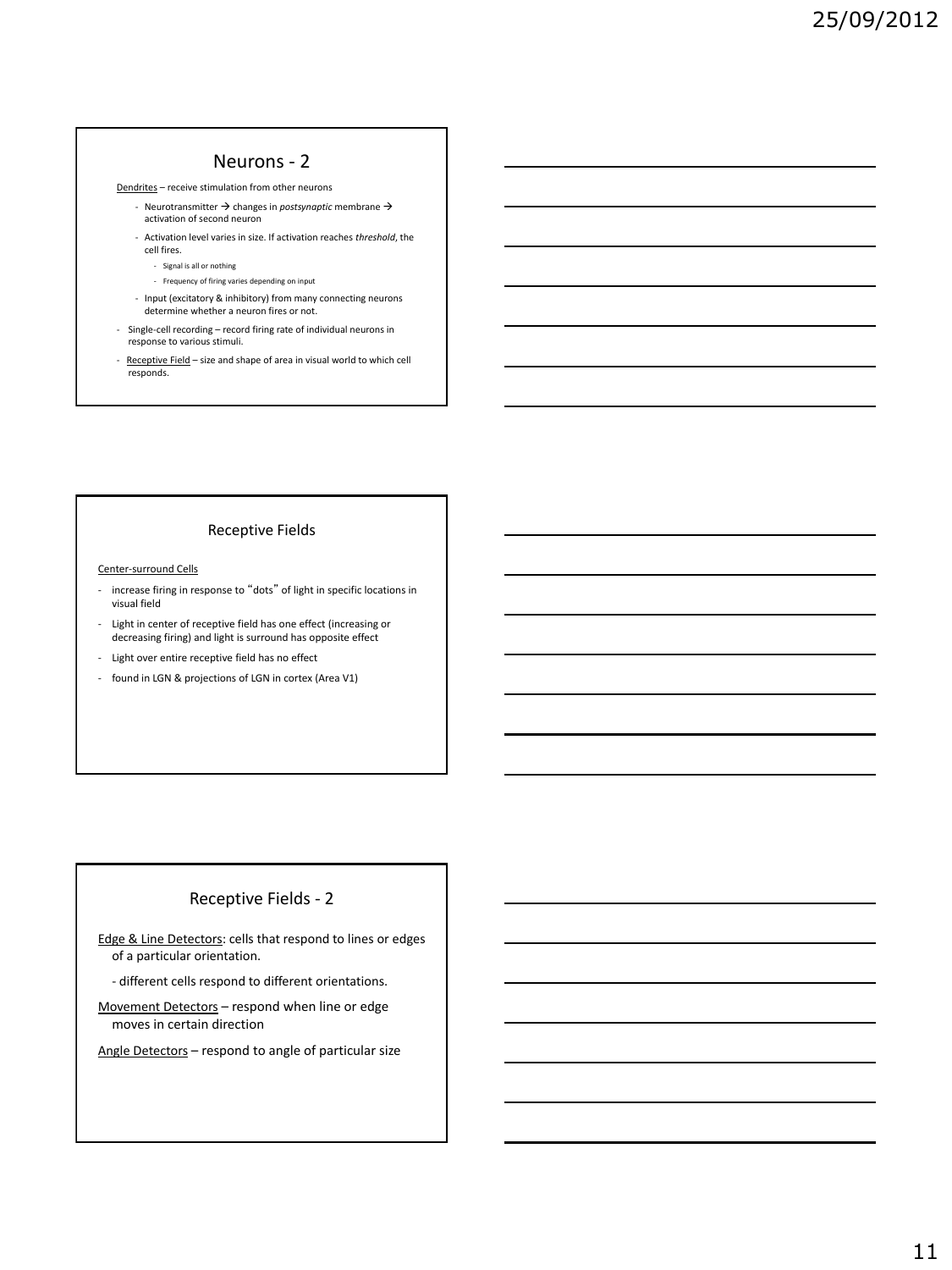### Parallel Processing

- Different layers in V1 & different areas of visual cortex have different jobs.
- Parallel processing  $\rightarrow$  Mutual influence between different processes
	- $\rightarrow$  fast processing
- Parvocellular cells in LGN. specialized for spatial analysis & form.
- Magnocellular cells in LGN. specialized for motion detection & depth perception



### Parallel Processing

"What" System: occipital  $\rightarrow$  temporal - object identification

- damage  $\rightarrow$  visual agnosia
- "Where System: occipital $\rightarrow$ parietal
	- location information, guides action
	- damage  $\rightarrow$  difficulty reaching

Colour System – can have selective loss of colour perception

Akinetopsia – loss of movement perception world appears as series of static movements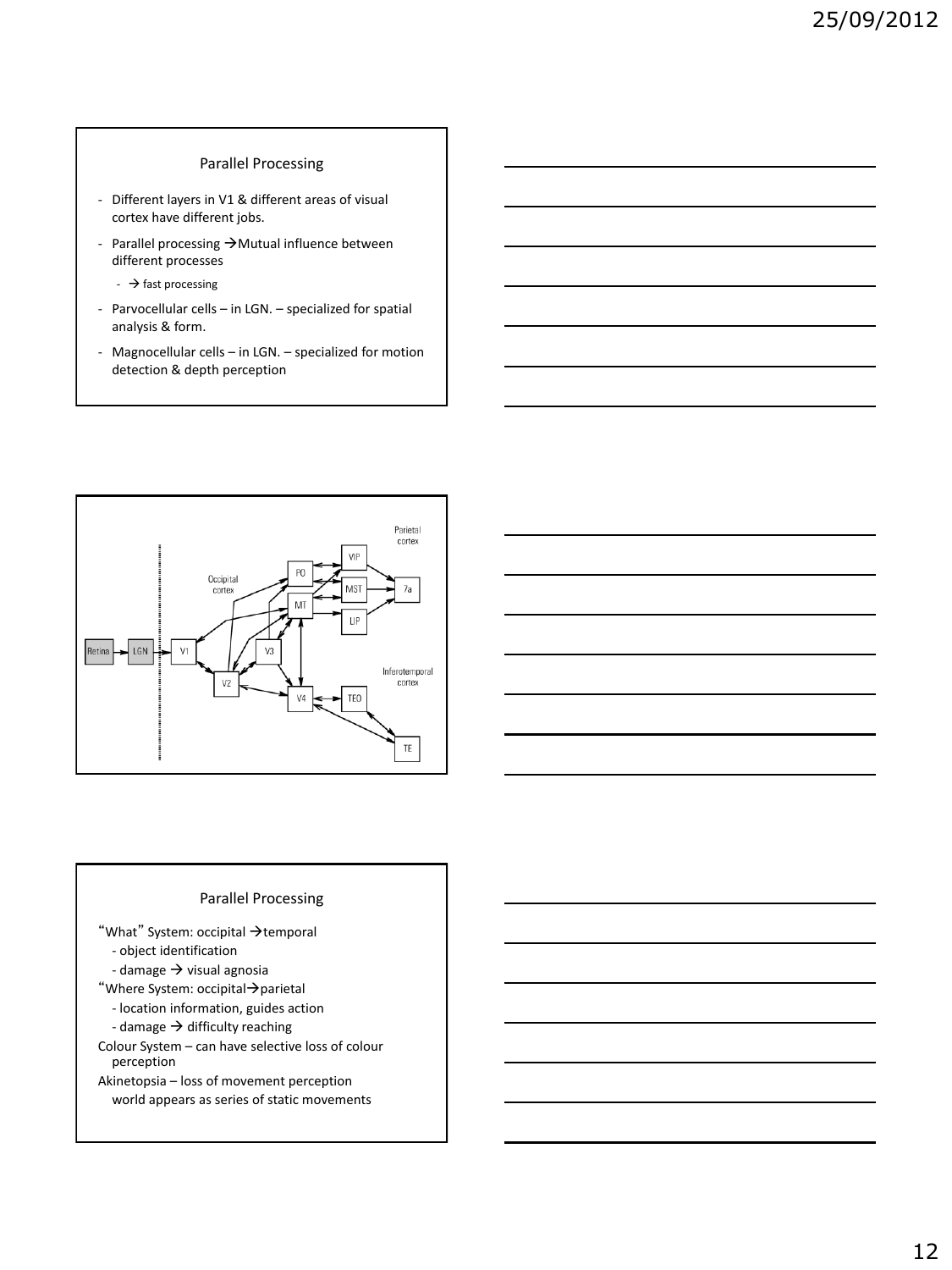### Putting the Information Together

- Binding Problem How integrate information from different brain areas?
- 1)Spatial position- adjacent cells in visual system usually relate to adjacent spatial positions in visual field.
- Spatial position is 'tracked'- adjacent cells in brain respond to adjacent areas of visual field
- Spatial location provides a frame of reference for binding various attributes.

### Putting the Information Together - 2

### 2) Neural synchrony

- Suppose vertical line moving to left
- Line detectors, orientation detectors & motion detectors all fire at certain rates depending on 'strength' of stimulus
- If firing is synchronized  $\rightarrow$  pattern (line), orientation & movement all ascribed to same 'object'
- Synchronized firing observed when animal is attending to specific stimulus

### Putting the Information Together - 3

#### 3) Attention

- Conjunction errors error in binding features occurs when memory is overloaded
- Treisman 'pop out' effect
	- Need attention to perceive combination of features
- Red triangle in set of blue triangles easy to see; red triangle in set of blue triangles & red circles difficult to see.